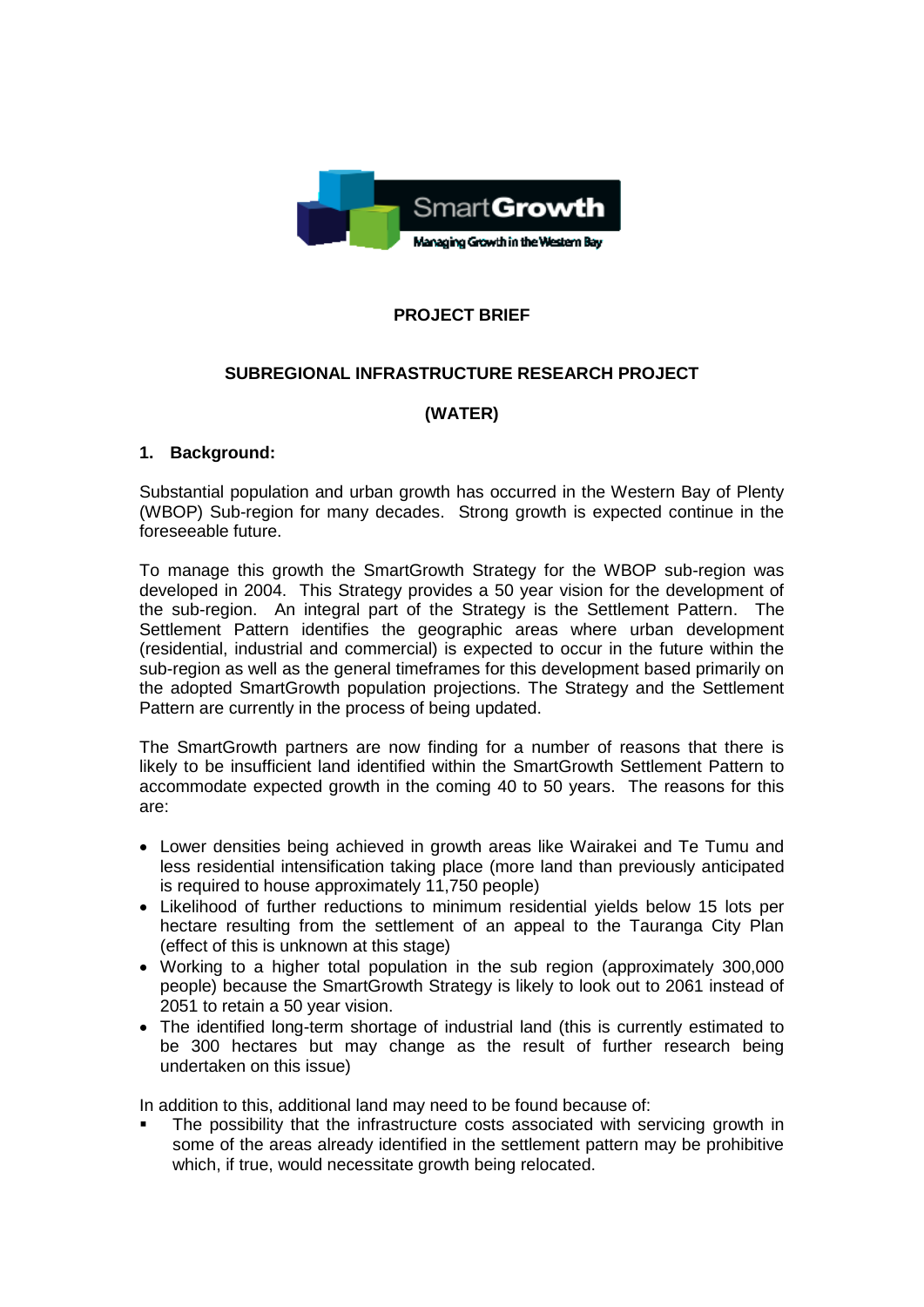The possibility that research underway by SmartGrowth into residential infill and intensification development may result in less growth being allocated to this form of development.

On the other hand, there is currently significant uncertainty about likely long-term population growth rates which have in recent years reduced substantially. This issue will become clearer once the 2013 census data is available and has been used as a basis for determining new long-term growth forecasts for the sub-region.

The SmartGrowth *Residential Land Capacity and Suitability Study 2011* identifies and assesses a number of additional areas where urban development could occur in the sub region and some issues around the servicing of such areas with suitable network infrastructure. Each of these areas identified in that report has specific infrastructural challenges associated with providing appropriate water, wastewater, transportation and other infrastructure to service urban development.

The Settlement Pattern options set out in the *Residential Land Capacity and Suitability Study* need to be examined in terms of effectiveness, efficiency, financial viability and affordability of providing this infrastructure. A sub regional perspective on aligning infrastructure with new urban land options is necessary.

It is noted that there has already been significant recent public investment in key network infrastructure to support existing and planned sub-regional growth. For example, the southern and Omokoroa wastewater pipelines, Route K, Harbour Link and the Tauranga Eastern Link. In general all the public agencies involved in SmartGrowth are seeking to maximise the efficient use of existing investment before committing significant capital investment into new infrastructure projects. Examining options in this regard is a key part of this research project.

### **2. Project Goal:**

The goal of this project is to identify any potential challenges to providing an urban water supply to any of the 16 areas considered in the *SmartGrowth Residential Land Capacity and Suitability Study* for post 2041 and to provide a high-level costing to these supplies.

### **3. Project Manager:**

The project manager is to be Lee Jordan – Utilities Planner, Tauranga City Council. Phone – (07)577 7064, Email – [lee.jordan@tauranga.govt.nz](mailto:lee.jordan@tauranga.govt.nz)

### **4. Project Scope:**

The scope of this project is to consider the potential water supply to the 16 areas identified in the SmartGrowth *Residential Land Capacity and Suitability Study* between Paengaroa and Katikati and identify any significant issues and costs that may arise in providing a water supply to those areas. Some of these issues may include topics such as allocation, source, quality, treatment, reticulation etc. There may be other supply options that could be considered.

Water sources to be assumed are the Paengaroa supply, Waiari Treatment Plant (yet to be constructed), Oropi Treatment Plant and Joyce Road Treatment Plant, Tahawhai supply and the Wharawhara supply. If other sources are identified they should also be taken into consideration.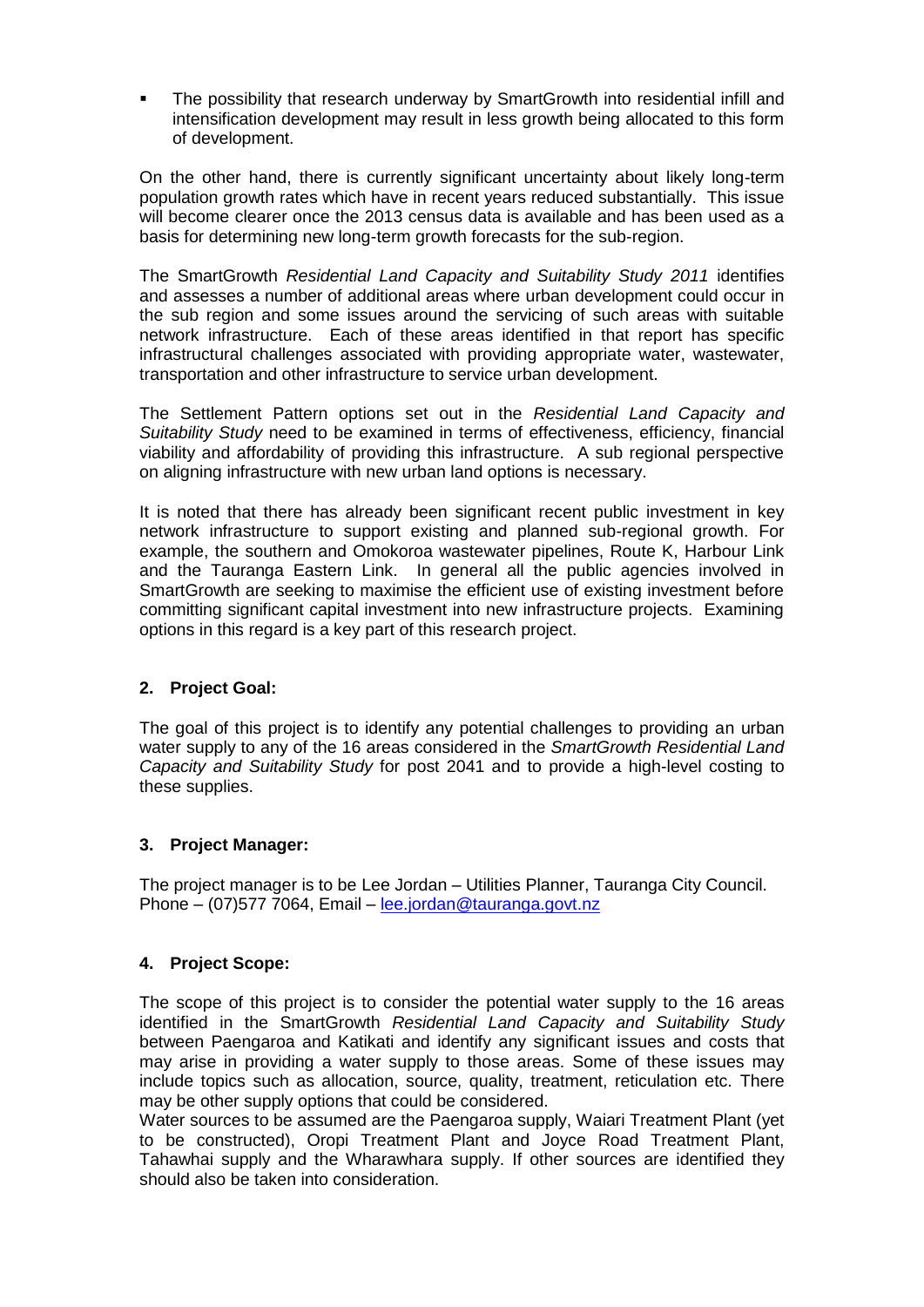### **5. Project Inputs:**

SmartGrowth will supply the following;

- A copy of the *SmartGrowth Residential Land Capacity and Suitability Study 2011* report
- Plans giving the location and scale and projected populations for each area.
- **Information on existing and planned water supply for WBOP District and** Tauranga City.

### **6. Project Outputs:**

The outputs required from this project are:

- a) A high level costing of a bulk water supply to each of the areas identified in the SmartGrowth Land Capacity and Suitability Study.
- b) Identification of any particularly challenging issues or any "Fatal Flaws" that may be encountered.
- c) Consider any other options.
- d) Address any allocation issues that may arise from the Environment BOP report on water allocation policy.
- e) Identify any risks that could be encountered.
- f) Present the report to SmartGrowth Implementation Management Group (draft and final) and also to the SmartGrowth Implementation Committee (draft and final).

### **7. Methodology:**

This is seen as being largely a desktop exercise, identifying pipe sizes and potential routes along with any broad brush engineering opportunities and constraints that may arise along those routes.

Key tasks include:

- a) Identify trunk main pipeline routes. (Desktop exercise)
- b) Identify the water source to be used.
- c) Consider any other options.
- d) Identify quantities required for each growth area.
- e) Identify pipe sizes.
- f) Provide high-level costing of these trunk mains.
- g) Address any issues that may arise from the water allocation planning work being completed by Bay of Plenty Regional Council

### **8. Project Resources:**

Project team:

- Graeme Jelley, Infrastructure Planning Manager, TCC
- Kelvin Hill, Infrastructure Engineer, WBOPDC
- Lee Jordan, Utilities Planner, TCC